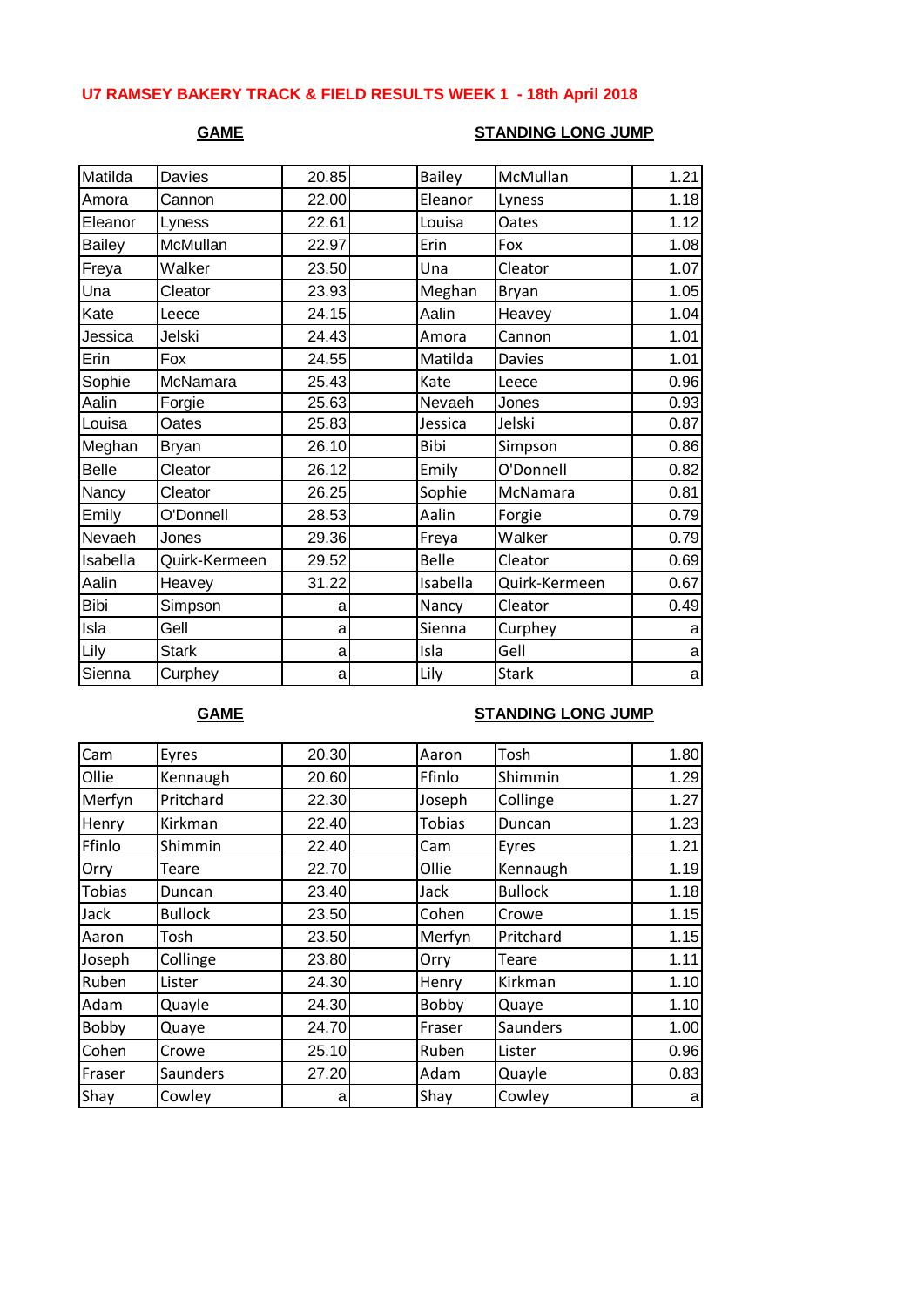## **U9 GIRLS RAMSEY BAKERY TRACK & FIELD RESULTS WEEK 1 - 18th April 2018**

### **100 M LONG JUMP**

| Callister |   | Scarlett                                                                                                                    | Callister   | 2.14 |
|-----------|---|-----------------------------------------------------------------------------------------------------------------------------|-------------|------|
| Kennaugh  |   | Olivia                                                                                                                      | Quayle      | 2.06 |
| Thompson  |   | Grayse                                                                                                                      | Blencoe     | 1.89 |
| Howard    |   | Evelyn                                                                                                                      | <b>King</b> | 1.87 |
| King      |   | Issy                                                                                                                        | Kennaugh    | 1.78 |
| Quayle    |   | Georgia                                                                                                                     | Thompson    | 1.67 |
| Giuliani  |   | Imogen                                                                                                                      | Howard      | 1.56 |
| Hope      |   | Eva                                                                                                                         | Scott       | 1.54 |
| Blencoe   |   | Talya                                                                                                                       | Giuliani    | 1.44 |
| Johnson   |   | Heidi                                                                                                                       | Murphy      | 1.33 |
| Scott     |   | Lille                                                                                                                       | Hope        | 1.32 |
| Murphy    |   | Olivia                                                                                                                      | Johnson     | 1.20 |
| Dorricott |   | Emma                                                                                                                        | Dorricott   | 1.12 |
| Kelly     | a | Grace                                                                                                                       | Kelly       | a    |
| Quirk     |   | Ella                                                                                                                        | Quirk       | a    |
| Quirk     |   | Isobel                                                                                                                      | Quirk       | a    |
|           |   | 19.30<br>19.30<br>19.30<br>21.20<br>21.20<br>21.70<br>21.80<br>22.20<br>23.30<br>23.90<br>24.20<br>26.00<br>28.40<br>a<br>a |             |      |

# **100 M LONG JUMP**

| James               | Jelski         | 17.90 | Max                 | Simpson        | 2.65 |
|---------------------|----------------|-------|---------------------|----------------|------|
| Max                 | Simpson        | 18.00 | Zac                 | Woodward       | 2.54 |
| Dylan               | <b>Bullock</b> | 18.02 | Dylan               | <b>Bullock</b> | 2.46 |
| Oliver              | Fox            | 19.30 | Joe                 | Teare          | 2.35 |
| Henry (Har Stennett |                | 19.50 | Oliver              | Fox            | 2.25 |
| Will                | Callow         | 19.60 | Kaidan              | <b>Stevens</b> | 2.20 |
| Kaidan              | <b>Stevens</b> | 19.60 | James               | Leece          | 2.19 |
| Joe                 | Teare          | 19.60 | James               | Jelski         | 2.11 |
| Zac                 | Woodward       | 20.00 | Timothy             | Perry          | 2.09 |
| Daire               | Crennell       | 20.70 | Henry (Har Stennett |                | 1.89 |
| Timothy             | Perry          | 21.00 | Will                | Callow         | 1.87 |
| Cailum              | McCann         | 21.60 | Daire               | Crennell       | 1.83 |
| William             | Chatwin        | 23.05 | Jacob               | Quayle         | 1.60 |
| Jacob               | Quayle         | 23.90 | Cailum              | McCann         | 1.52 |
| James               | Leece          | 25.70 | Lenny               | Saunders       | 1.36 |
| Lenny               | Saunders       | 27.80 | William             | Chatwin        | 1.32 |
| Ryan                | Smith-Williams | a     | Ryan                | Smith-Williams | a    |